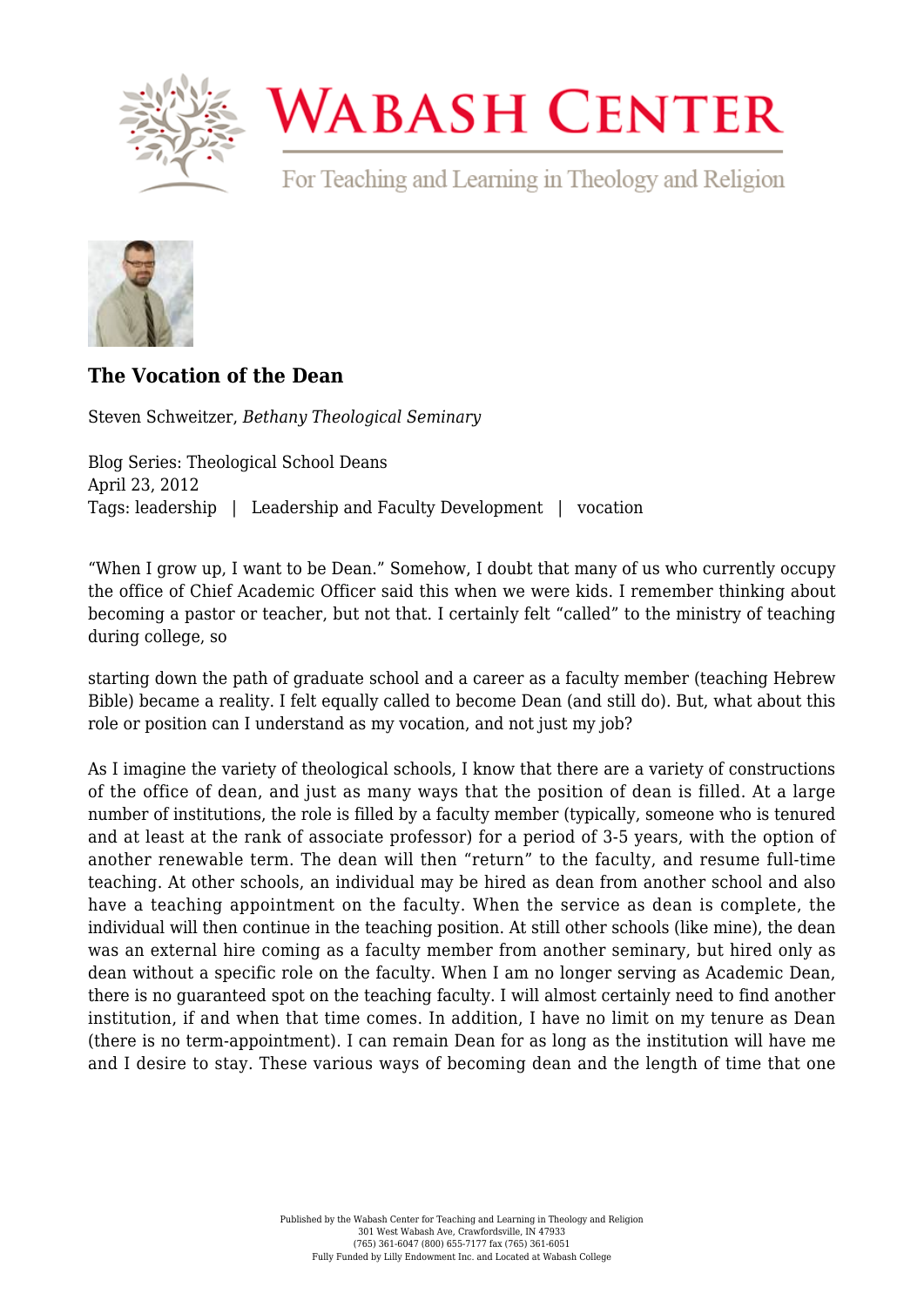functions as dean all shape our view of what the "time as dean" means to us and how we see ourselves within the long-view of the institution that we serve.

I've heard it said (although I'd like to see the data) that about 80% of deans come as faculty from within the same institution. Most of these individuals serve for 3-5 year terms, with a many serving two terms. Coming to the end of my third year as Dean, I am just now beginning to figure things out and fill like I'm making strides at moving the institution forward, having built trust and seeing the fruits of hours invested in relationships with faculty, staff, other administrators, and constituencies. It would be very different for me to think about transitioning out of the role or back to the faculty at this point. Only now, am I deeply aware of what it means to live into "being Dean" as a vocation.

I want to recommend the two pieces in C(h)AOS Theory on the vocation of the Dean: "The Vocation of the Academic Dean," by Stephen Graham and "The Vocational Call and Multiple Occupations of a CAO," by Linda Bryan. In these two essays, the authors push CAOs to consider what it means to function in this pivotal position and view it vocationally, especially given its complexity and its typically defined time period. Rather than viewing the time spent as Dean as an interruption, distraction, "necessary evil," or one's turn in a thankless job, I have come to believe that this role serves a vital role in the functioning of the institution. My own sense of "call" to this has been just as strong and clear as when I felt called to pursue a PhD and teach.

I have been thankful for the CAOS group through ATS and for the Wabash Center Colloquy for Theological School Deans—I was involved in the first group. These opportunities have been invaluable in my own development as Dean and in owning my sense of vocation for this important work.

I would like Deans to share their stories about how they came to be Deans. This blog could be an excellent place to hear the wisdom and journeys of our colleagues.

We need to think about a variety of questions:

- By what process did that happen?
- What questions did you ask before agreeing to do so?
- Whose counsel did you seek?
- What gifts did you identify or did others identify in you for this role?
- How do you understand this role or position as a call or with a sense of vocation?
- What have you given up? What have you gained?

• In thinking about "professional development," do you spend time and resources on development as Dean in addition to whatever academic discipline you call your own?

## Embracing the Call to Dean: my story, briefly

As a member of the teaching faculty at a seminary, I thought about administrative work, and could see myself becoming a director of one of the graduate programs and even Academic Dean at some point. I had played a role in writing the recent Self-Study report and chaired one